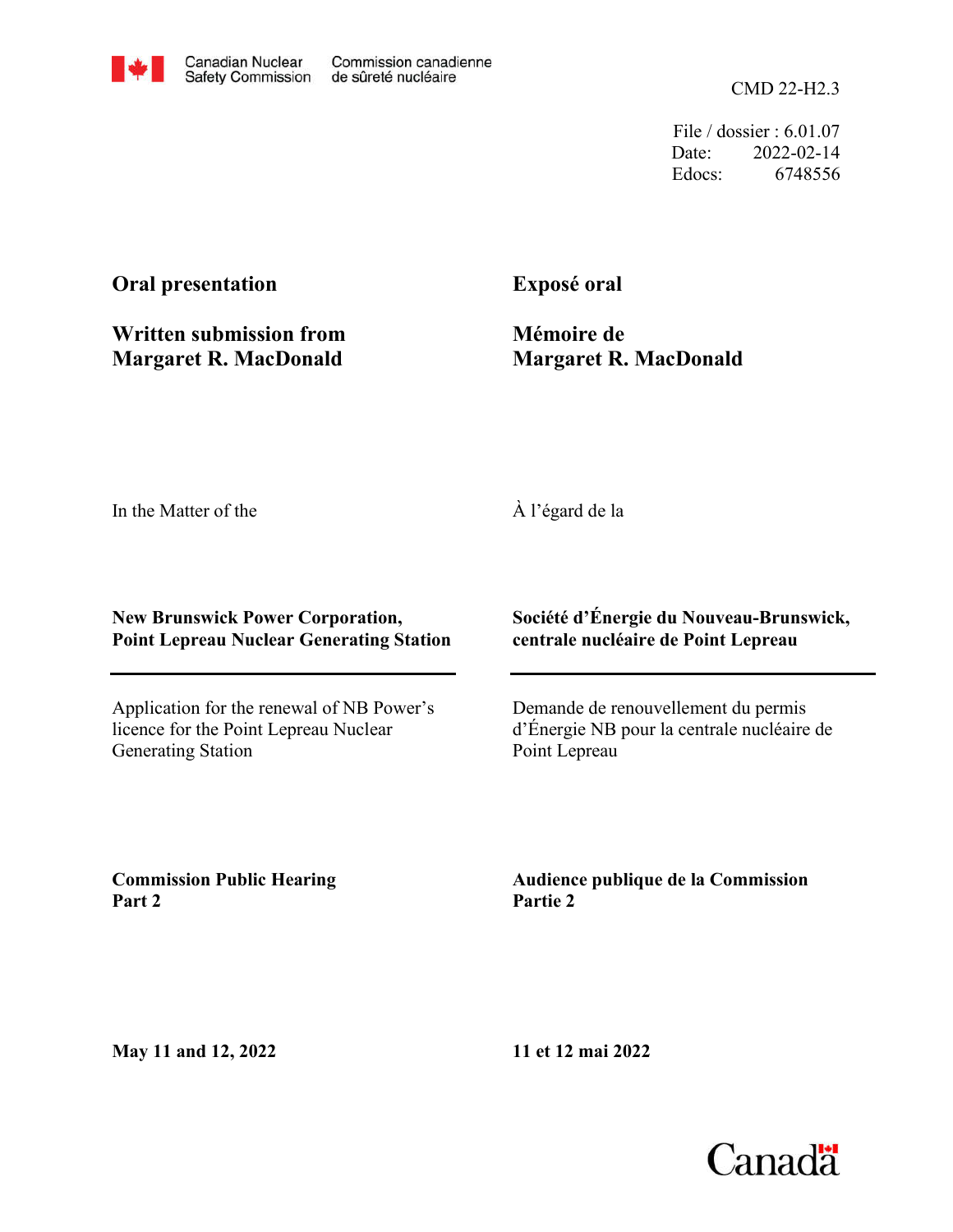Intervention by Margaret R. MacDonald (Fredericton, N.B.), regarding the Proposed Twenty-Five-Year Licensing Period for Point Lepreau Nuclear Generating Station (PLNGS)

(February 14, 2022)

I would like to express my concerns regarding the proposed lengthening of the licensing period for the Point Lepreau Nuclear Generating Station from five years to twenty-five years.

The effects of climate change have been exponentially increasing, particularly since the 1970's, and we have begun to see more rapidly rising sea levels and more severe, unpredictable, and lengthy storms. The integrity of the generating station's structures, including the aging concrete containment silos which are filled with "high-level" radioactive waste, may not be able to withstand the effects of future violent storms. Also, the effectiveness of the station's piping may become overwhelmed by rising sea levels. The licensing situation should be re-evaluated every five years, as the effects of climate change increase.

The Bay of Fundy is an area which supports biodiversity in the form of a delicate marine ecosystem. It also supports agriculture, shipping and fishing, and a healthy tourism industry. As seawater has warmed with the effects of climate change, this has caused acidification of the water, resulting in the dissolving of the shells of mollusks, as well as affecting algae and microscopic phytoplankton, which are the basis for the aquatic food webs. Warming of the seawater also affects the feeding and spawning activities of certain fish species. Since the PLNGS draws in seawater to use as cooling water and releases it back into the Bay of Fundy at a slightly higher temperature, this will further exacerbate the problems affecting marine life. Maintaining a five-year licensing renewal option would ensure that the public can submit their opinion regarding any undue impacts of the generating station with regard to a decline in marine activity and health.

Financially, the Point Lepreau Nuclear Generating Station is not a good long-term risk. In 2021, the N.B. Auditor General reported that \$3.6 billion of NB Power's \$4.9 billion debt was directly attributed to the Point Lepreau Station. Since the responsibility for eventually dismantling the reactors will be paid for by the N.B. Provincial Government and since future generations of New Brunswickers will be paying to store and maintain the safety and security of the radioactive waste forever, perhaps money from NB Power and the N.B. Provincial Government could be better spent on safer and more renewable energy options such as solar or wind. If the license for PLNGS is renewed for only five years at a time, there would be an opportunity for the public to suggest and discuss alternatives. If the license is legally locked-in for the next twenty-five years, there would be no option for public discourse regarding this financial issue.

I fear that if Point Lepreau is granted this licensing period of twenty-five years, we will be setting a precedent for other nuclear generating stations within Canada and other parts of the world, particularly the U.S., to do the same, setting a dangerous precedent for many aging nuclear generating stations.

Although Point Lepreau was refurbished in 2008-2012, it will soon be approaching the end of its life-span. Nuclear generating stations are generally rated as safe for twenty to forty years, before